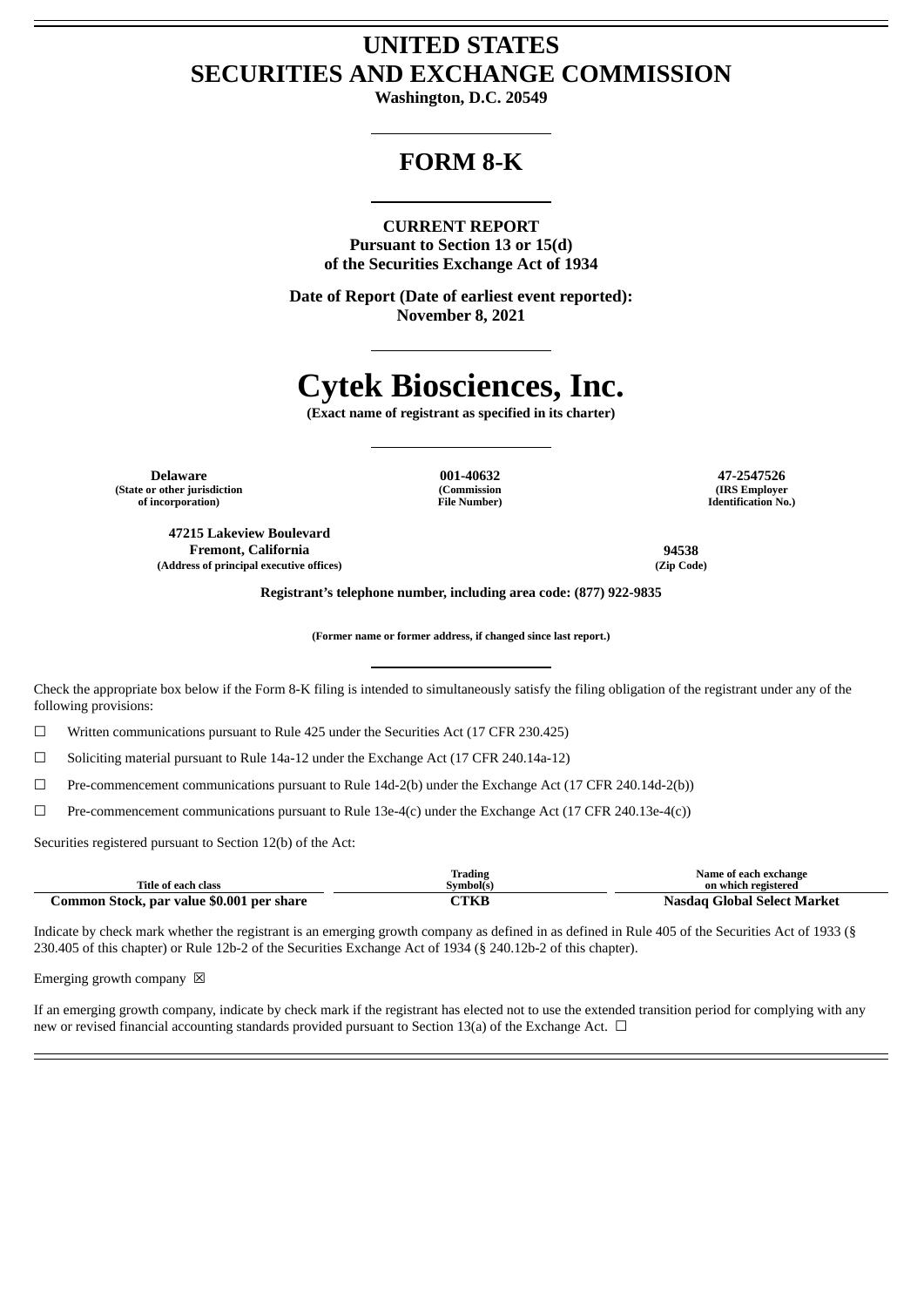### **Item 2.02 Results of Operations and Financial Condition.**

On November 8, 2021, Cytek Biosciences, Inc. issued a press release announcing its financial results for the quarter ended September 30, 2021. The press release is being furnished as Exhibit 99.1.

#### **Item 9.01 Financial Statements and Exhibits.**

(d) Exhibits.

| Exhibit<br>Number    | <b>Description of Exhibit</b>        |
|----------------------|--------------------------------------|
| 99.1                 | Press release dated November 8, 2021 |
| $\sim$ $\sim$ $\sim$ | . . <del>.</del>                     |

104 Cover Page Interactive Data File (embedded within the Inline XBRL document).

The information furnished in this Current Report under Item 2.02 and the exhibit attached hereto shall not be deemed "filed" for purposes of Section 18 of the Securities Exchange Act of 1934, as amended (the "Exchange Act"), or incorporated by reference in any filing under the Securities Act of 1933, as amended, or the Exchange Act, except as shall be expressly set forth by specific reference in such filing.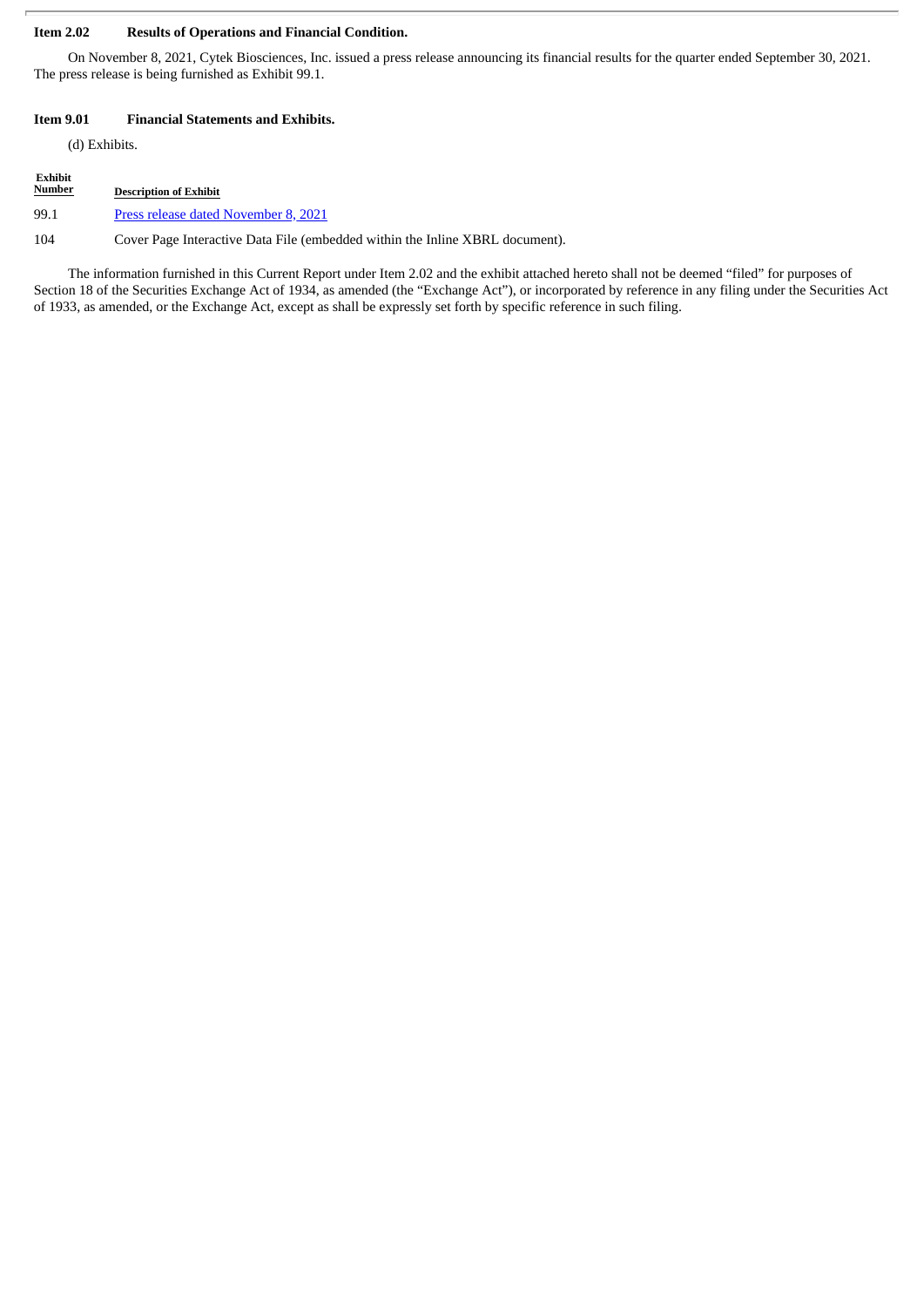**SIGNATURES**

Pursuant to the requirements of the Securities Exchange Act of 1934, the registrant has duly caused this report to be signed on its behalf by the undersigned hereunto duly authorized.

**Cytek Biosciences, Inc.**

Wenbin Jiang, Ph.D. President and Chief Executive Officer

Date: November 8, 2021 By: /s/ Wenbin Jiang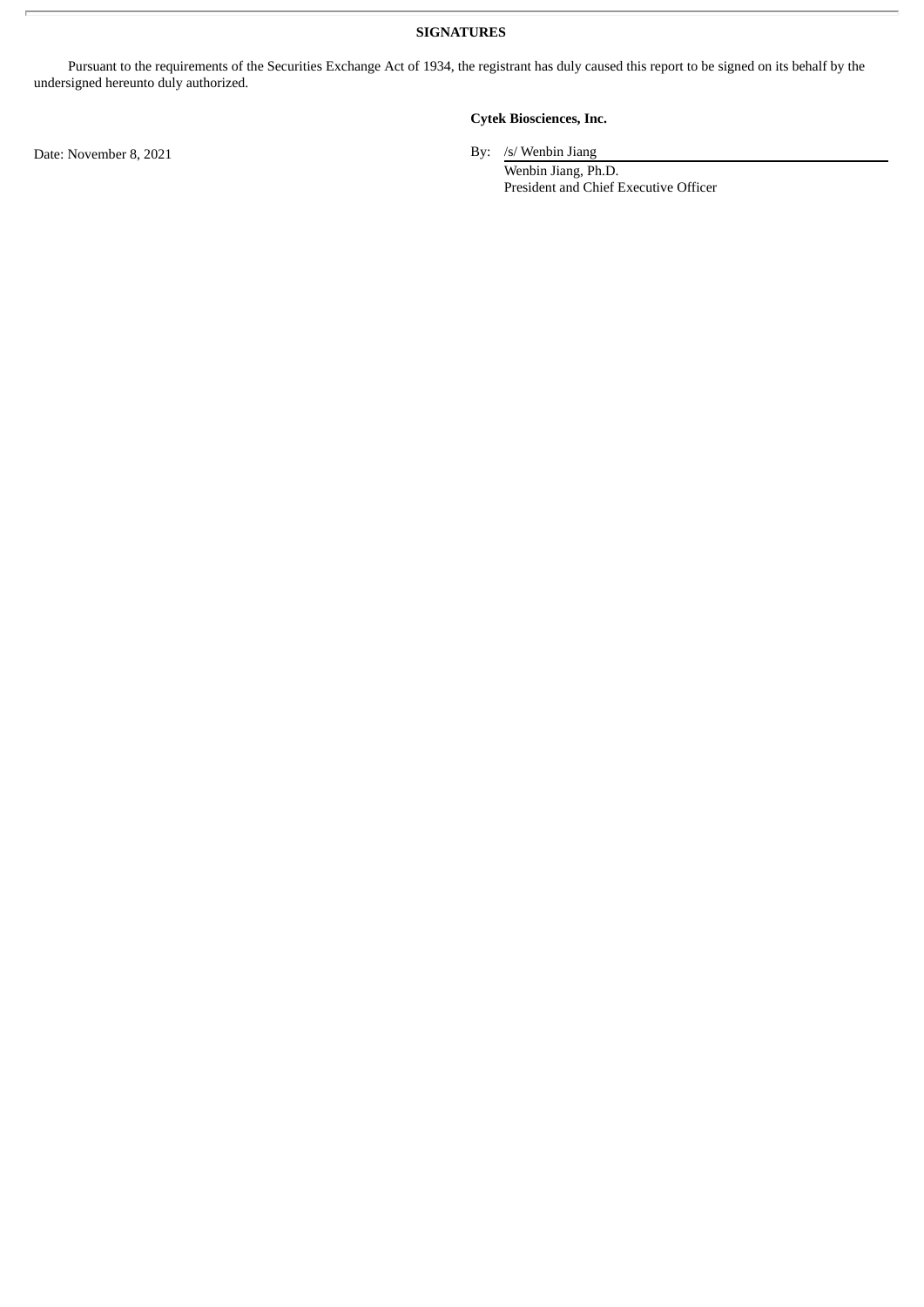#### **Cytek Biosciences Reports Third Quarter 2021 Financial Results**

#### *Third quarter total revenue growth of 37% compared to prior year*

<span id="page-3-0"></span>**FREMONT, Calif., Nov. 8, 2021** (GLOBE NEWSWIRE) — Cytek® Biosciences, Inc. ("Cytek Biosciences" or "Cytek") (Nasdaq: CTKB) today reported financial results for the third quarter ended September 30, 2021.

#### **Recent Highlights**

- Total revenue was \$34.4 million for the third quarter, representing a 37% increase over the third quarter of 2020
- Expanded the installed base to 970 instruments, with 115 instrument placements during the third quarter
- Launched a 25-color immunoprofiling assay, providing researchers with a ready-to-use solution for identifying major human immune subpopulations which play important roles in the innate and adaptive immune response to various diseases
- Announced the acquisition of the cell analysis business of Tonbo Biosciences™, which includes an extensive portfolio of life science research reagents for flow cytometry, a natural complement to Cytek's cFluor® family of proprietary reagents

"Our team delivered strong results this quarter, demonstrating solid execution across our business," said Dr. Wenbin Jiang, CEO of Cytek Biosciences. "We continued to expand our installed instrument base during the quarter, launched an innovative 25-color immunoprofiling assay, and recently announced an acquisition enhancing our reagent portfolio offering. We plan to continue building on our progress and provide our flow cytometry solutions to more users around the world."

#### **Third Quarter 2021 Financial Results**

Total revenue for the third quarter of 2021 was \$34.4 million, a 37% increase over the third quarter of 2020. This increase was primarily driven by an increase in product revenue due to higher unit sales of the Aurora, Aurora Cell Sorter, and Northern Lights™ systems.

Gross profit was \$21.4 million for the third quarter of 2021, an increase of 37% compared to a gross profit of \$15.6 million in the third quarter of 2020. Gross profit margin was 62% in the third quarter of 2021 compared to 62% in the third quarter of 2020. Non-GAAP gross profit margin in the third quarter of 2021 was 64% compared to 62% in the third quarter of 2020, after adjusting for stock-based compensation expense.

Operating expenses were \$18.3 million for the third quarter of 2021, a 106% increase from \$8.9 million in the third quarter of 2020.

- Research and development expenses were \$6.1 million for the third quarter of 2021 compared to \$3.4 million for the third quarter of 2020. The increase in R&D expenses was primarily due to increased investment and growth in Cytek's R&D team.
- Sales and marketing expenses were \$6.3 million for the quarter compared to \$3.8 million for the same quarter last year. The increase in expenses was primarily due to an increase in headcount and personnel-related expenses, as well as an increase in advertising and marketing activities.
- General and administrative expenses were \$5.9 million for the third quarter of 2021, an increase from \$1.7 million in the third quarter of 2020. The increase of \$4.2 million in general and administrative expenses was primarily due to expenses related to becoming a public company as well as infrastructure services to support the growth of Cytek's overall operations.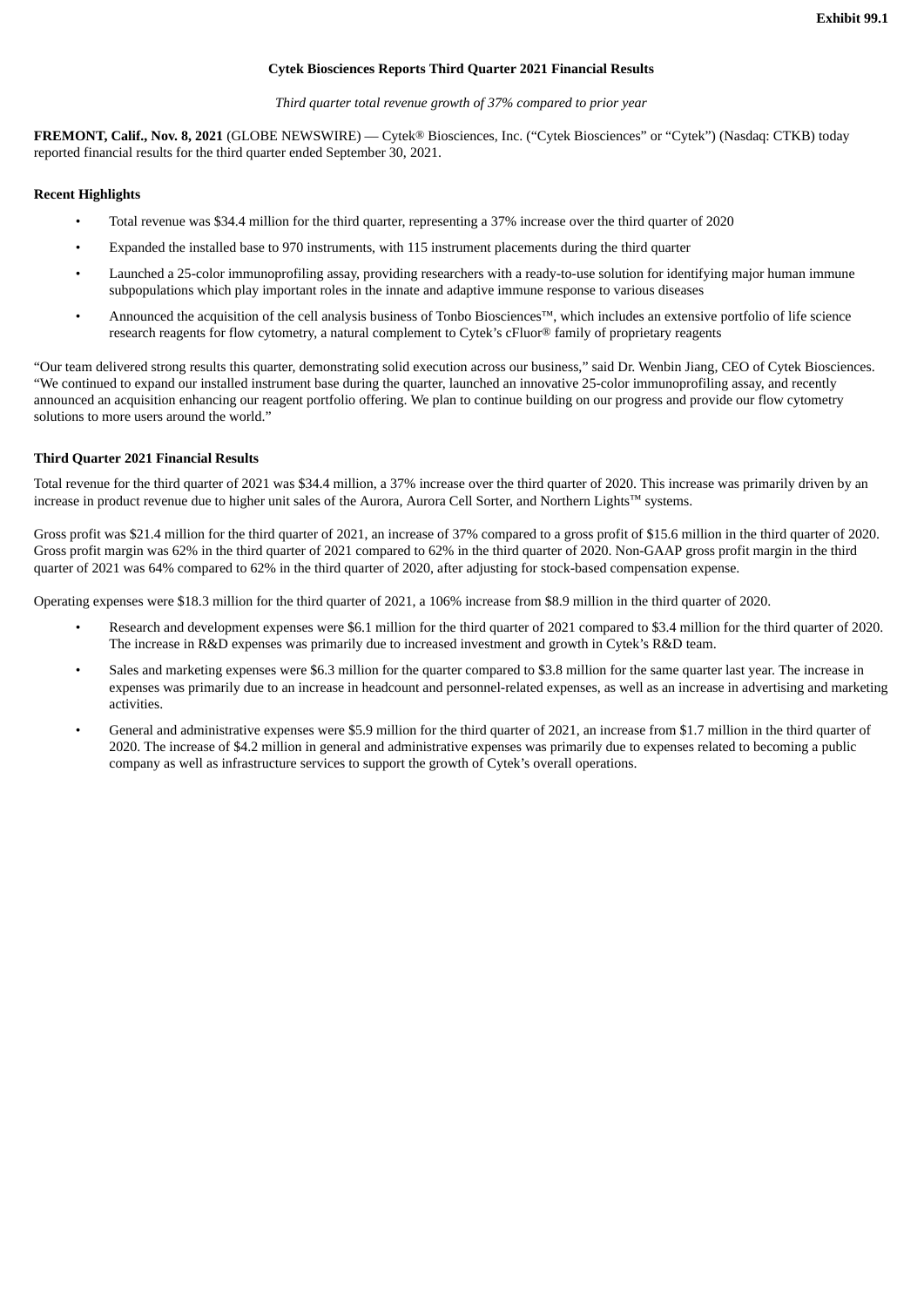Income from operations in the third quarter of 2021 was \$3.1 million compared to \$6.7 million in the third quarter of 2020. Net income in the third quarter of 2021 was \$1.6 million compared to net income of \$6.5 million in the third quarter of 2020.

Non-GAAP net income in the third quarter of 2021 was \$4.1 million compared to \$6.7 million in the third quarter of 2020, after adjusting for stockbased compensation expense.

Cash and cash equivalents were approximately \$377 million as of September 30, 2021.

#### **Webcast Information**

Cytek will host a conference call to discuss the third quarter 2021 financial results on Monday, November 8, 2021, at 1:30 pm Pacific Time / 4:30 pm Eastern Time. A webcast of the conference call can be accessed at investors.cytekbio.com.

#### **About Cytek Biosciences, Inc.**

Cytek Biosciences is a leading cell analysis solutions company advancing the next generation of cell analysis tools by delivering high-resolution, highcontent and high-sensitivity cell analysis utilizing its patented Full Spectrum Profiling™ (FSP™) technology. Cytek's novel approach harnesses the power of information within the entire spectrum of a fluorescent signal to achieve a higher level of multiplexing with exquisite sensitivity. Cytek's FSP platform includes its core instruments, the Aurora and Northern Lights systems, the Aurora CS cell sorter, reagents, software and services to provide a comprehensive and integrated suite of solutions for its customers. Cytek is headquartered in Fremont, California with offices and distribution channels across the globe.

Other than Cytek's Northern Lights CLC system, which is available for clinical use in China and the European Union, Cytek's products are for research use only – not for use in diagnostic procedures or for clinical purposes.

Cytek, Tonbo Biosciences, cFluor, Full Spectrum Profiling, FSP and Northern Lights are trademarks or registered trademarks of Cytek Biosciences, Inc.

In addition to filings with the Securities and Exchange Commission (SEC), press releases, public conference calls and webcasts, Cytek uses its website (www.cytekbio.com), LinkedIn page and corporate Twitter account as channels of distribution of information about its company, products, planned financial and other announcements, attendance at upcoming investor and industry conferences and other matters. Such information may be deemed material information and Cytek may use these channels to comply with its disclosure obligations under Regulation FD. Therefore, investors should monitor Cytek's website, LinkedIn page, and Twitter account in addition to following its SEC filings, news releases, public conference calls and webcasts.

#### **Statement Regarding Use of Non-GAAP Financial Information**

Cytek has presented certain financial information in accordance with U.S. GAAP and also on a non-GAAP basis for the three- and nine-month periods ended September 30, 2021 and September 30, 2020. Management believes that non-GAAP financial measures, taken in conjunction with GAAP financial measures, provide useful information for both management and investors by excluding certain non-cash and other expenses that are not indicative of the company's core operating results. Management uses non-GAAP measures to compare the company's performance relative to forecasts and strategic plans and to benchmark the company's performance externally against competitors. Non-GAAP information is not prepared under a comprehensive set of accounting rules and should only be used to supplement an understanding of the company's operating results as reported under U.S. GAAP. Cytek encourages investors to carefully consider its results under GAAP, as well as its supplemental non-GAAP information and the reconciliation between these presentations, to more fully understand its business. Reconciliations between GAAP and non-GAAP operating results are presented in the accompanying tables of this release.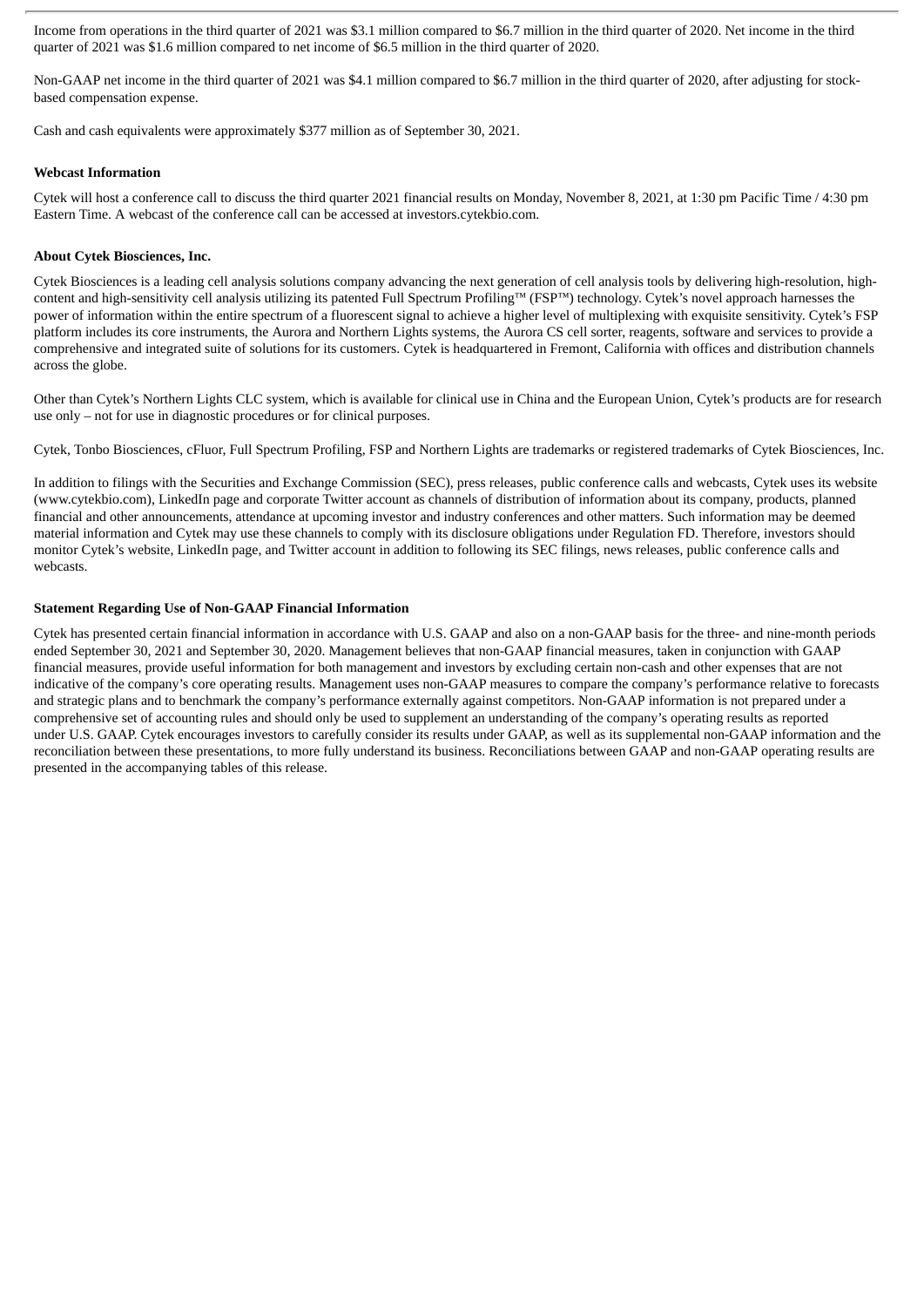#### **Forward-Looking Statements**

This press release contains forward-looking statements within the meaning of the Private Securities Litigation Reform Act of 1995 as contained in Section 27A of the Securities Act of 1933, as amended, and Section 21E of the Securities Exchange Act of 1934, as amended, which are subject to the "safe harbor" created by those sections. All statements, other than statements of historical facts, may be forward-looking statements. Forward-looking statements generally can be identified by the use of forward-looking terminology such as "may," "might," "will," "should," "expect," "plan," "anticipate," "could," "intend," "target," "project," "contemplate," "believe," "estimate," "predict," "potential" or "continue" or the negatives of these terms or variations of them or similar terminology, but the absence of these words does not mean that a statement is not forward-looking. These forwardlooking statements include statements regarding Cytek Biosciences' expectations regarding the company's business operations and its plans to continue building on its progress and to provide its flow cytometry solutions to more users around the world. These statements are based on management's current expectations, forecasts, beliefs, assumptions and information currently available to management. These statements also deal with future events and involve known and unknown risks, uncertainties and other factors that may cause actual results, performance or achievements to be materially different from the information expressed or implied by these forward-looking statements. Factors that could cause actual results to differ materially include risks and uncertainties such as those relating to market conditions; the ongoing COVID-19 pandemic; Cytek Biosciences' dependence on certain sole and single source suppliers; competition; market acceptance of Cytek Biosciences' current and potential products; Cytek Biosciences' ability to manage the growth and complexity of its organization; Cytek Biosciences' ability to maintain, protect and enhance its intellectual property; and Cytek Biosciences' ability to continue to stay in compliance with its material contractual obligations, applicable laws and regulations.. You should refer to the section entitled "Risk Factors" set forth in Cytek Biosciences' Quarterly Report on Form 10-Q and other filings Cytek Biosciences makes with the SEC from time to time for a discussion of important factors that may cause actual results to differ materially from those expressed or implied by Cytek Biosciences' forward-looking statements. Although Cytek Biosciences believes that the expectations reflected in the forward-looking statements are reasonable, it cannot provide any assurance that these expectations will prove to be correct nor can it guarantee that the future results, levels of activity, performance and events and circumstances reflected in the forward-looking statements will be achieved or occur. The forward-looking statements in this press release are based on information available to Cytek Biosciences as of the date hereof, and Cytek Biosciences disclaims any obligation to update any forward-looking statements provided to reflect any change in its expectations or any change in events, conditions, or circumstances on which any such statement is based, except as required by law. These forward-looking statements should not be relied upon as representing Cytek Biosciences' views as of any date subsequent to the date of this press release.

#### **Media Contact:**

Stephanie Olsen Lages & Associates (949) 453-8080 stephanie@lages.com

#### **Investor Relations Contact:**

Carrie Mendivil/Mary Kate McDonough Gilmartin Group LLC investors@cytekbio.com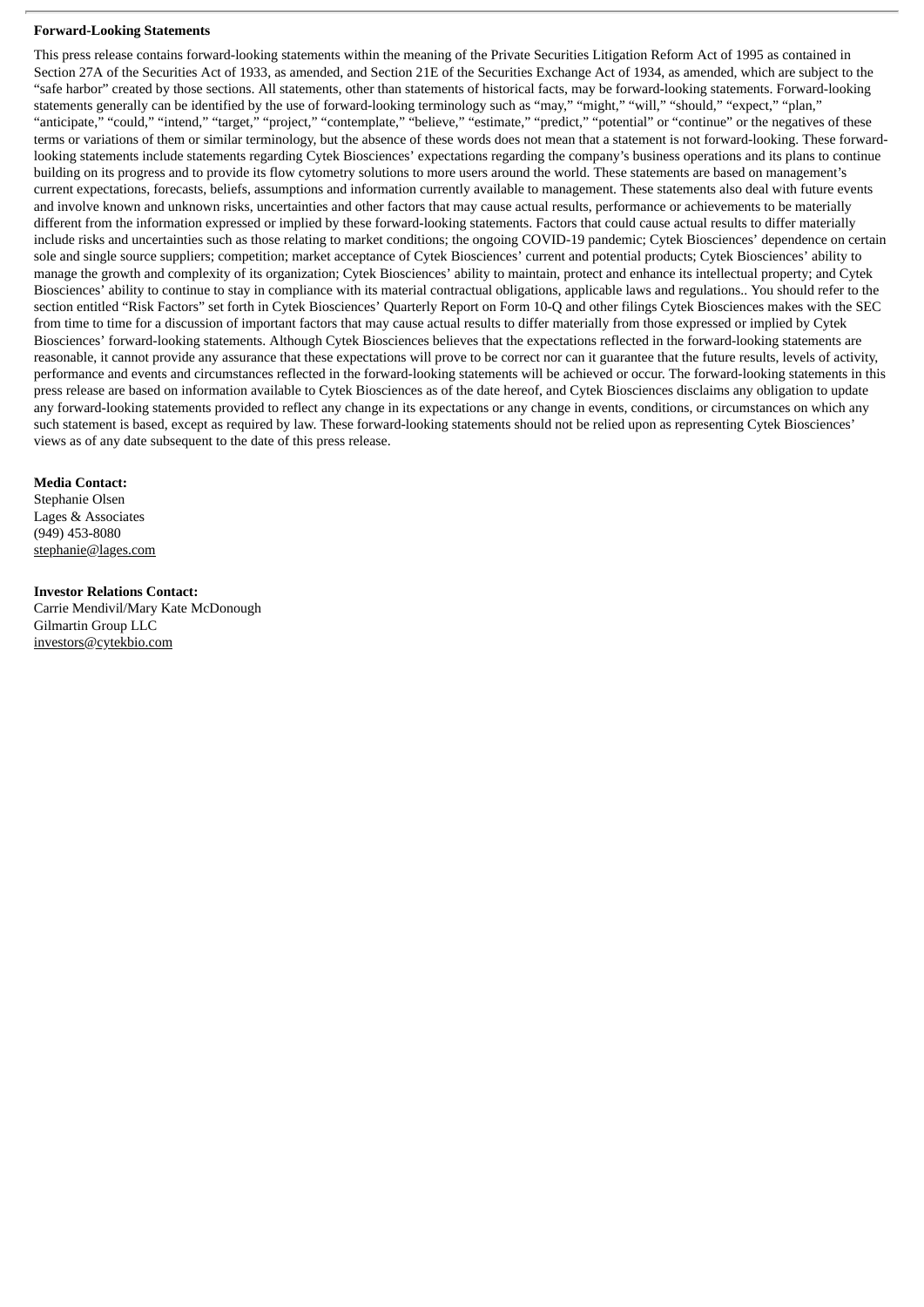#### **Cytek Biosciences, Inc. Consolidated Statements of Operations and Comprehensive Income (Unaudited)**

|                                                                           | <b>Three months ended</b> |             |                       |            | <b>Nine months ended</b> |            |                       |            |
|---------------------------------------------------------------------------|---------------------------|-------------|-----------------------|------------|--------------------------|------------|-----------------------|------------|
| (In thousands, except share and per share data)                           | September 30,<br>2021     |             | September 30,<br>2020 |            | September 30,<br>2021    |            | September 30,<br>2020 |            |
| Revenue, net:                                                             |                           |             |                       |            |                          |            |                       |            |
| Product                                                                   | \$                        | 32,191      | \$                    | 23,153     | \$                       | 83,567     | \$                    | 56,688     |
| Service                                                                   |                           | 2,185       |                       | 1,943      |                          | 5,489      |                       | 5,532      |
| Total revenue, net                                                        |                           | 34,376      |                       | 25,096     |                          | 89,056     |                       | 62,220     |
| Cost of sales:                                                            |                           |             |                       |            |                          |            |                       |            |
| Product                                                                   |                           | 9,915       |                       | 7,556      |                          | 25,155     |                       | 23,644     |
| <b>Service</b>                                                            |                           | 3,075       |                       | 1,924      |                          | 8,284      |                       | 6,315      |
| Total cost of sales                                                       |                           | 12,990      |                       | 9,480      |                          | 33,439     |                       | 29,959     |
| Gross profit                                                              |                           | 21,386      |                       | 15,616     |                          | 55,617     |                       | 32,261     |
| Operating expenses:                                                       |                           |             |                       |            |                          |            |                       |            |
| Research and development                                                  |                           | 6,078       |                       | 3,376      |                          | 17,366     |                       | 9,308      |
| Sales and marketing                                                       |                           | 6,331       |                       | 3,838      |                          | 16,184     |                       | 10,428     |
| General and administrative                                                |                           | 5,905       |                       | 1,691      |                          | 14,052     |                       | 6,742      |
| Total operating expenses                                                  |                           | 18,314      |                       | 8,905      |                          | 47,602     |                       | 26,478     |
| Income from operations                                                    |                           | 3,072       |                       | 6,711      |                          | 8,015      |                       | 5,783      |
| Other income (expense):                                                   |                           |             |                       |            |                          |            |                       |            |
| Interest expense                                                          |                           | (441)       |                       | (2)        |                          | (1,249)    |                       | (3)        |
| Interest income                                                           |                           | 12          |                       | 3          |                          | 31         |                       | 105        |
| Other income (expense), net                                               |                           | (393)       |                       | 185        |                          | (1, 128)   |                       | 543        |
| Total other income (expense), net                                         |                           | (822)       |                       | 186        |                          | (2, 346)   |                       | 645        |
| Income before income taxes                                                |                           | 2,250       |                       | 6,897      |                          | 5,669      |                       | 6,428      |
| Provision for (benefit from) income taxes                                 |                           | 655         |                       | 357        |                          | 1,302      |                       | (7, 384)   |
| Net income                                                                | \$                        | 1,595       | \$                    | 6,540      | \$                       | 4,367      | \$                    | 13,812     |
| Less: net income allocated to participating securities                    |                           | (1, 103)    |                       | (5,094)    |                          | (4, 367)   |                       | (11, 171)  |
| Net income attributable to common stockholders, basic and diluted         | \$                        | 492         | \$                    | 1,446      | \$                       |            | \$                    | 2,641      |
| Net income attributable to common stockholders per share, basic           | \$                        |             | \$                    | 0.05       | \$                       |            | \$                    | 0.09       |
| Net income attributable to common stockholders per share diluted          | \$                        |             | \$                    | 0.05       | \$                       |            | \$                    | 0.09       |
| Weighted-average shares used in calculating net income per share, basic   |                           | 108,322,433 |                       | 28,700,005 |                          | 57,534,080 |                       | 28,551,126 |
| Weighted-average shares used in calculating net income per share, diluted | 113,637,377               |             | 31,058,757            |            | 62,095,275               |            | 30,763,586            |            |
| Comprehensive income:                                                     |                           |             |                       |            |                          |            |                       |            |
| Net income                                                                | $\mathbb{S}$              | 1,595       | \$                    | 6,540      | \$                       | 4,367      | \$                    | 13,812     |
| Foreign currency translation adjustment, net of tax                       |                           | 34          |                       | 145        |                          | 505        |                       | 49         |
| Net comprehensive income                                                  | $\mathbb{S}$              | 1,629       | \$                    | 6,685      | \$                       | 4,872      | \$                    | 13,861     |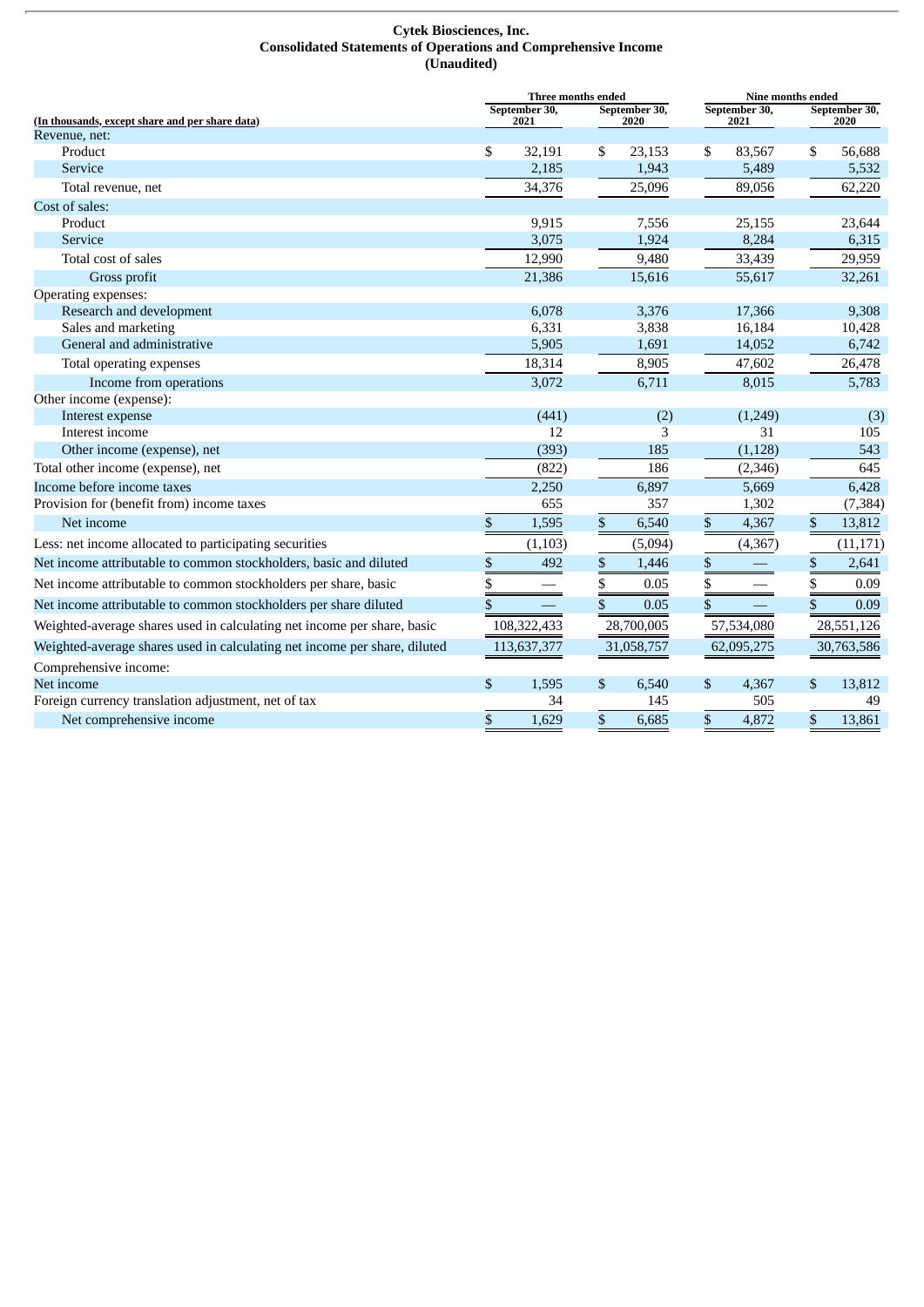#### **Cytek Biosciences, Inc. Consolidated Balance Sheets**

| (In thousands, except share and per share data)                                                                  |    | September 30,<br>2021 |              | December 31,<br>2020 |  |
|------------------------------------------------------------------------------------------------------------------|----|-----------------------|--------------|----------------------|--|
| <b>Assets</b>                                                                                                    |    | (unaudited)           |              | (audited)            |  |
| Current assets:                                                                                                  |    |                       |              |                      |  |
| Cash and cash equivalents                                                                                        | \$ | 376,771               |              | \$165,231            |  |
| Trade accounts receivable, net                                                                                   |    | 29,450                |              | 16,990               |  |
| Restricted cash                                                                                                  |    |                       |              | 888                  |  |
| Inventories                                                                                                      |    | 27,511                |              | 23,018               |  |
| Prepaid expenses and other current assets                                                                        |    | 6,094                 |              | 2.495                |  |
| Total current assets                                                                                             |    | 439.826               |              | 208,622              |  |
| Deferred income tax assets, noncurrent                                                                           |    | 7,378                 |              | 7,378                |  |
| Property and equipment, net                                                                                      |    | 4,982                 |              | 2,140                |  |
| Goodwill                                                                                                         |    | 476                   |              | 476                  |  |
| Intangible assets, net                                                                                           |    | 361                   |              | 274                  |  |
| Other noncurrent assets                                                                                          |    | 1,297                 |              | 1,089                |  |
| <b>Total assets</b>                                                                                              | \$ | 454,320               | \$           | 219,979              |  |
| Liabilities, redeemable convertible preferred stock and stockholders' equity (deficit)                           |    |                       |              |                      |  |
| Current liabilities:                                                                                             |    |                       |              |                      |  |
| Trade accounts payable                                                                                           | \$ | 3,927                 | $\mathbb{S}$ | 2,944                |  |
| Legal settlement liability, current                                                                              |    | 7,405                 |              | 6,253                |  |
| Accrued expenses                                                                                                 |    | 10,578                |              | 9,048                |  |
| Other current liabilities                                                                                        |    | 2,044                 |              | 4,626                |  |
| Deferred revenue, current                                                                                        |    | 5,885                 |              | 3,665                |  |
| Total current liabilities                                                                                        |    | 29,839                |              | 26,536               |  |
| Legal settlement liability, noncurrent                                                                           |    | 12,633                |              | 10,959               |  |
| Deferred revenue, noncurrent                                                                                     |    | 7,741                 |              | 3,456                |  |
| Other noncurrent liabilities                                                                                     |    | 737                   |              | 737                  |  |
| <b>Total liabilities</b>                                                                                         | \$ | 50,950                | \$           | 41,688               |  |
| Commitments and contingencies (Note 15)                                                                          |    |                       |              |                      |  |
| Redeemable convertible preferred stock, \$0.001 par value; 10,000,000 and 87,268,694 shares authorized, zero and |    |                       |              |                      |  |
| 87,268, 694 issued and outstanding as of September 30, 2021 and December 31, 2020, respectively; aggregate       |    |                       |              |                      |  |
| liquidation preference of zero and \$199,230 as of September 30, 2021 and December 31, 2020, respectively.       |    |                       |              | 194,319              |  |
| Stockholders' equity (deficit):                                                                                  |    |                       |              |                      |  |
| Common stock, \$0.001 par value; 1,000,000,000 and 153,329,500 authorized shares as of September 30, 2021 and    |    |                       |              |                      |  |
| December 31, 2020, respectively; 133,725,741 and 31,241,916 issued and outstanding shares as of September 30,    |    |                       |              |                      |  |
| 2021 and December 31, 2020, respectively.                                                                        |    | 125                   |              | 23                   |  |
| Additional paid-in capital                                                                                       |    | 420,600               |              | 6,491                |  |
| Accumulated deficit                                                                                              |    | (18, 240)             |              | (22, 607)            |  |
| Accumulated other comprehensive income                                                                           |    | 570                   |              | 65                   |  |
| Noncontrolling interest in consolidated subsidiary                                                               |    | 315                   |              |                      |  |
| Total stockholders' equity (deficit)                                                                             | \$ | 403,370               | \$           | (16,028)             |  |
| Total liabilities, redeemable convertible preferred stock and stockholders' equity (deficit)                     | \$ | 454,320               | \$           | 219,979              |  |